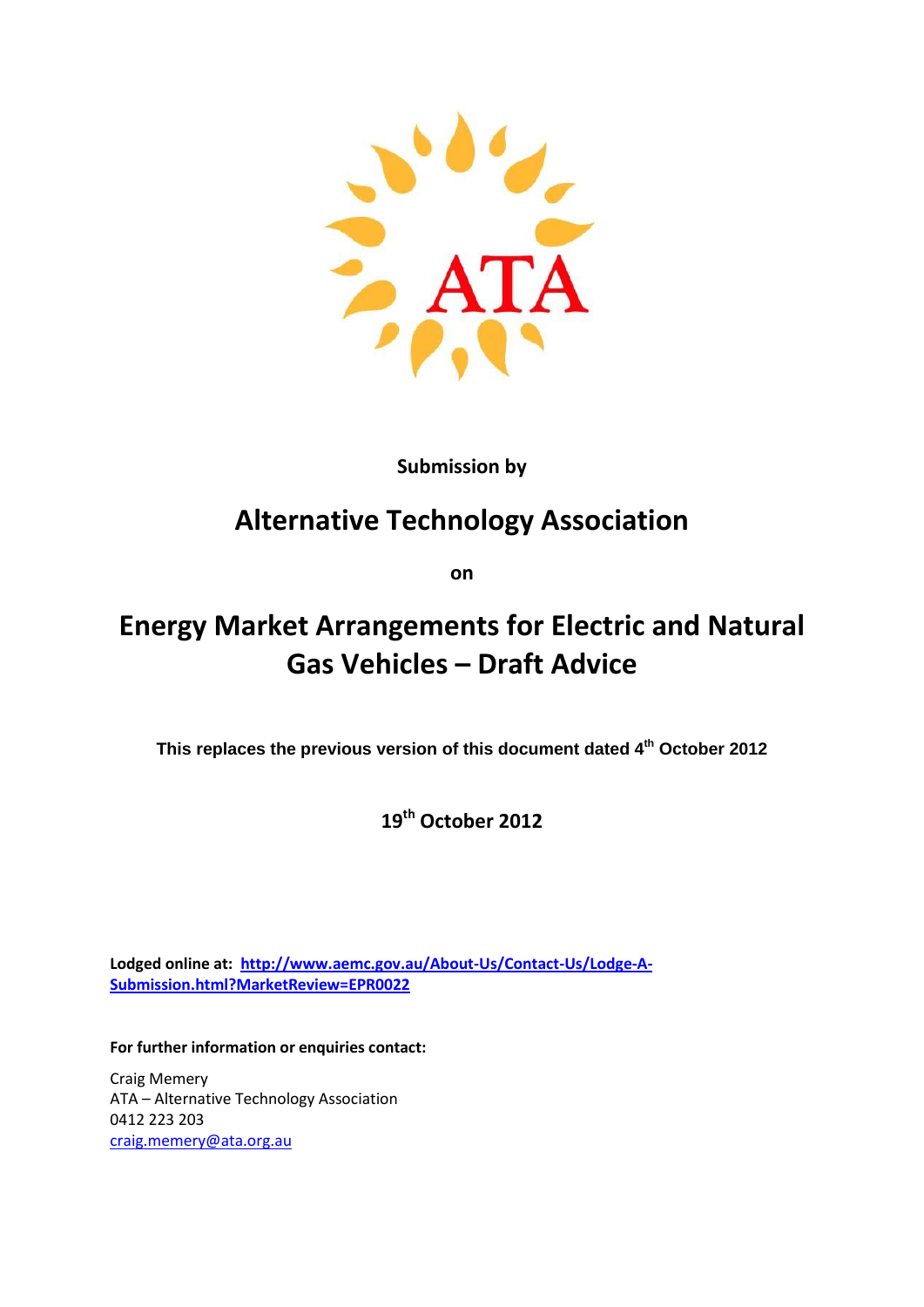# **1.0 Introduction**

Founded over 30 years ago, the ATA is a National, not-for-profit organisation whose 5,500 members are predominantly residential energy consumers with an interest in sustainable energy and resource use.

Through the application of our in-house expertise and experience in the energy market to our continuing advocacy and research, and close collaboration with fellow members of the National Energy Consumer Roundtable, the ATA is an important voice for energy consumers Australia wide and in each of the NEM jurisdictions.

ATA presents a uniquely two-fold perspective in the DSP policy debate: as well as directly representing all Australian energy consumers through our support of improving energy affordability through improvements to the energy market that have net benefits to all consumers, we speak with authority on behalf of the growing portion of the consumer base who have an active interest in DSP, and in particular EVs.

As a leading consumer organisation in the energy policy space, ATA plays an equally important advocacy role working with energy market participants and institutions, other energy businesses and state and Commonwealth governments to ensure that new opportunities for DSP are introduced in such a way that, by achieving the aspirations of the National Electricity Objective, DSP becomes part of the solution to the problem of increasing energy prices caused by unrealised potential efficiencies in the NEM.

ATA congratulate the AEMC on their work on the Draft Advice on Energy Market Arrangements for Electric and Natural Gas Vehicles.

We feel that the Draft Advice generally reflects recognition of the key issues and opportunities that EV's present, and the proposed changes, along with the draft recommendations of the Power of Choice Review, will go a long way facilitate the safe introduction of EVs and other forms of DSP by addressing barriers and implementing supportive measures to realise the many potential benefits to consumers.

ATA thanks the AEMC and would welcome the opportunity to discuss our views directly with the Commission if that would assist in their development of the Final Advice.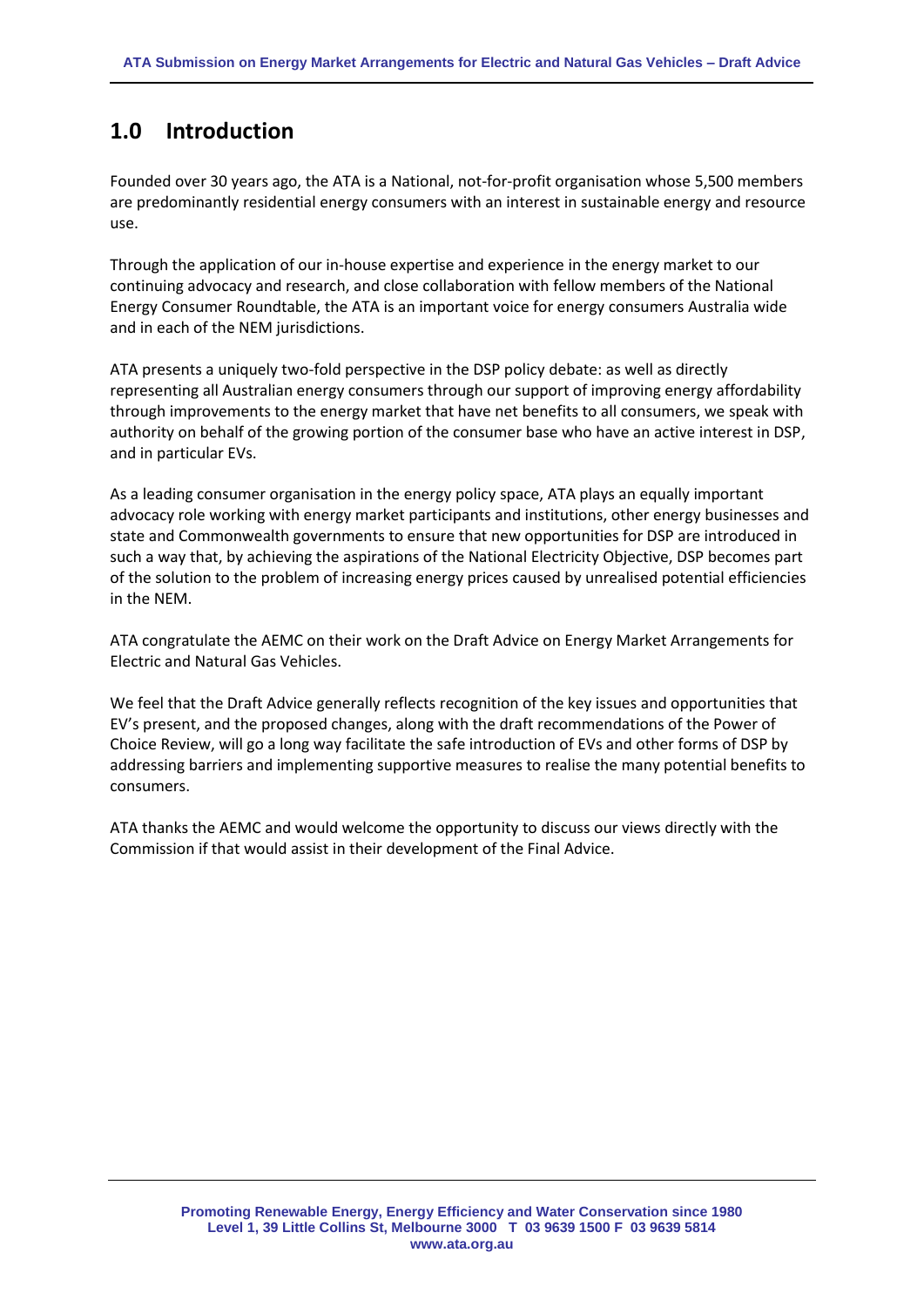# **2.0 Technology Neutrality v. Efficient Market Design**

The one aspect of the Draft Advice where our views may significantly diverge from those of the commission relates to the need for differential treatment of EVs in the energy market.

The Draft Advice says *"In general, we consider that energy market arrangements should be technology-neutral in that they should apply across all types of consumer appliances and not specifically to EVs. This means that while our analysis was prompted by considering the impact of these vehicles on the energy market, our proposed changes to the energy market arrangements apply broadly across all forms of demand side participation (DSP). Our view is that an EV is another form of DSP. (piii)"*

ATA generally support the view that energy market arrangements should be technology-neutral, but note that EVs present a unique suite of issues and opportunities when compared with other forms of DSP, and like any disruptive technology should be treated accordingly.

By way of comparison, we note this is no different to the need for technology-specific treatment of different types of loads, such as electric hot water of air conditioners.

As an opportunity, if managed properly, controlled EV charging (and potentially export) offers many potential benefits of improved efficiencies throughout the energy market supply chain:

- With similar benefits off peak hot water as an off peak load that, where by utilising networks  $\bullet$ and generation during times of low demand it improves the load factor
- As an interruptible load, EVs can be switched off during times of high demand, helping to defer or avoid the need for network augmentation and placing downward pressure on spot market prices
- As a peaking generator, with the advent of V2G and V2H technology, EVs will have the ability to export energy, and/or disconnect loads from grid and 'island', further avoiding the need for network augmentation and keeping spot market prices low.

In ATA's view, for these potential benefits to be realised without impacting the amenity of EV owners or requiring cross subsidy, EV-specific pricing, control and other market arrangements are required.

On the other hand, if EVs are to proliferate en masse and their charging is unmanaged, they have the potential toseriously compound issues of peak demand and worsen the efficiency of the NEM (just as air conditioners do now).

ATA feels therefore that the adoption of a managed EV charging regime should be encouraged by appropriately incentivising EV owners to realise a share of the benefits they bring to the NEM though appropriate, and if needed, EV specific measures.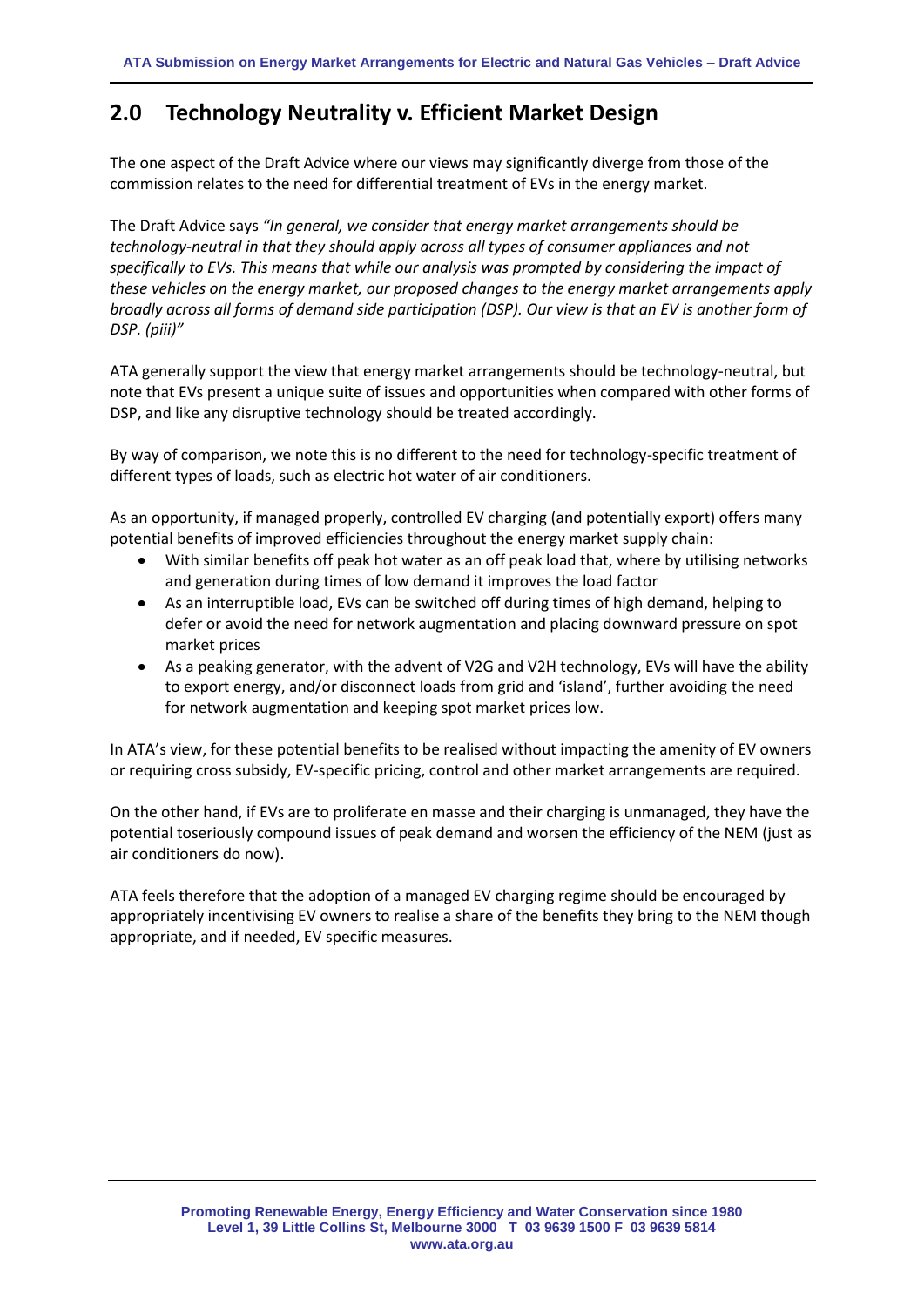# **3.0 Response to Specific Questions**

# **Q1: Do you agree that efficient EV charging behaviour should be incentivised through network pricing signals? If so, what arrangements are necessary to implement these pricing signals?**

ATA believes that cost reflective network pricing signals such as peak time rebates and time of use pricing (including critical peak pricing) are an appropriate way to incentivise EVs. Measures that respond to wholesale market signals or retail costs are also appropriate.

Further, ATA considers the following to be of relevance in the context of pricing signals:

- Given the unique nature of the of the issues and opportunities of EVs, it is appropriate for distributors and retailers to offer EV-specific tariffs, especially where the EV load is externally controlled by any party;
- Given the potential volume of energy that EVs may consume from the network, it is appropriate that ToU tariffs for EVs include:
	- o Lower charge for off peak energy use, and
	- o Higher charger for peak energy use;

than ToU tariffs for non-EV customers;

- Nodal or location pricing may be appropriate and effective, accounting for:
	- o Different network losses in different parts of the network;
	- $\circ$  Opportunities to address current or forecast network constraints through the deferral or avoidance of planned network upgrades;
- Distribution business should be required to retain more knowledge of the consumers with  $\bullet$ major loads than they currently have in order to provide appropriate incentives to consumers and manage the network efficiently<sup>1</sup>;

#### **Load Factor as an Economic Benefit**

 $\overline{\phantom{a}}$ 

The Draft Advice notes that *"Pricing signals may also be used capture the benefits that EVs can bring to the electricity system. The AECOM report identified how an EV load can potentially be used to improve the load factor of networks through charging EVs at off-peak times."*

In line with the above, ATA questions the AEMC's view (footnoted) that *"Improved load factor is not a new economic benefit but a financial transfer to non-EV electricity consumers. "*

ATA notes that improved load factor has benefits throughout the energy supply chain, not only at a network level but also at a wholesale and retail level, and these benefits ultimately filter through to other consumers.

As controlled EV charging may bring this benefit about, we are not sure of the relevance that "*improved load factor is not a new economic benefit*."

 $<sup>1</sup>$  It is reasonable to expect that any customer with an EV charger or other load that is:</sup> hard wired or above a certain current threshold for consumption should be required to inform the DNSP.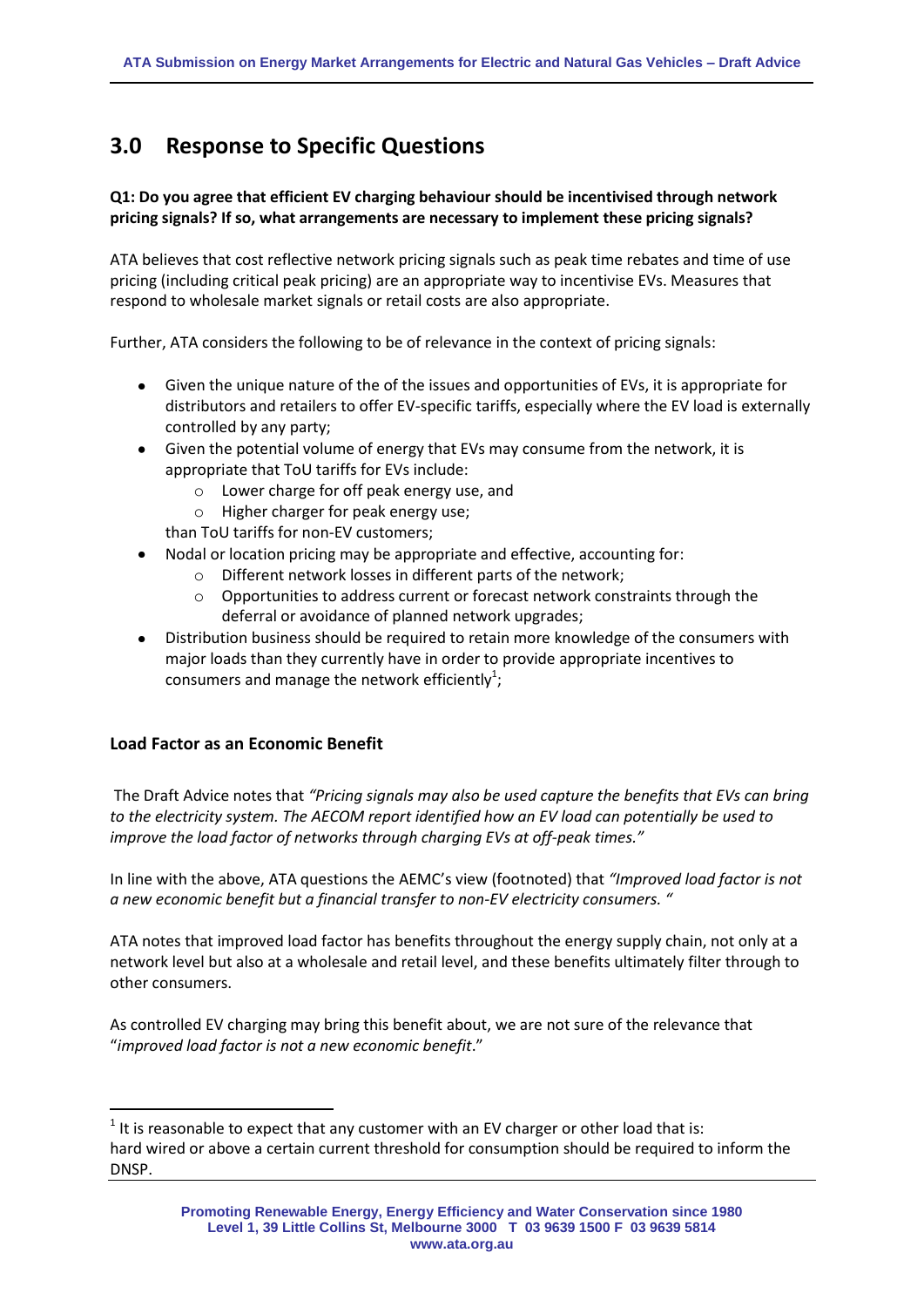ATA support pricing signals that result in all material benefits, including those relating to improved load factor, being shared between EV owners and other consumers.

#### **Pricing Signals & Consumer Behaviour**

ATA feel that the view that *"We acknowledge, however, that there are limitations to the extent that pricing signals are able to encourage efficient behaviour (p17)"* misses a key point of cost reflective pricing.

ATA agrees that price signals alone are at times insufficient to bring about a change in behaviour, particularly where they are weak signals or unaccompanied by consumer engagement.

Consumer engagement and information provisions are key to maximising the benefits of price signals and avoiding consumer impacts. However, we encourage the Commission consider in this context the importance of cost reflectivity, of which consumer response to price signals is only one aspect.

Cost reflective pricing is not just about price signals. Consumers do not need to change behaviour for there to be a benefit if prices are designed to fairly allocate costs and benefits and avoid cross subsidies between (in this case) EV and non-EV consumers:

- If a consumer wants to be able to charge an EV during peak times, they should be allowed to, and the price they pay should reflect the impact of this decision.
- If they are willing and able to charge their vehicle during the off-peak times, they should be rewarded accordingly with lower tariffs that reflect the impact of this decision.

In the absence of price signals, a consumer has no reason to change their behaviour, so while price signals are not always effective, cost reflective pricing is still necessary to avoid cross subsidy.

Nonetheless, consumer engagement and information provisions are key to maximising the benefits of price signals and avoiding consumer impacts.

#### **Consumer Interest in Time Variant Pricing**

Referring to the real world example of specific tariffs for EVs in the US (p16, 17) the Draft Advice includes the following statement:

*"With respect to energy prices, mass market consumers (which include EV consumers) may not want to be exposed to such volatile prices" (p17)*

ATA contends that this is a serious overgeneralisation of consumer motivations and interests.

ATA agree there are many consumers who do not want to face time variant prices, however noting our comments above, we consider that there are also many consumers who wish to stop crosssubsidising other consumers, and actually want cost reflective prices to enable this.

Further, we argue, placing the desire for non-volatile pricing of any proponent of disruptive technology (in this case EVs) above the impacts on other consumers brought about by their action would be grossly unfair.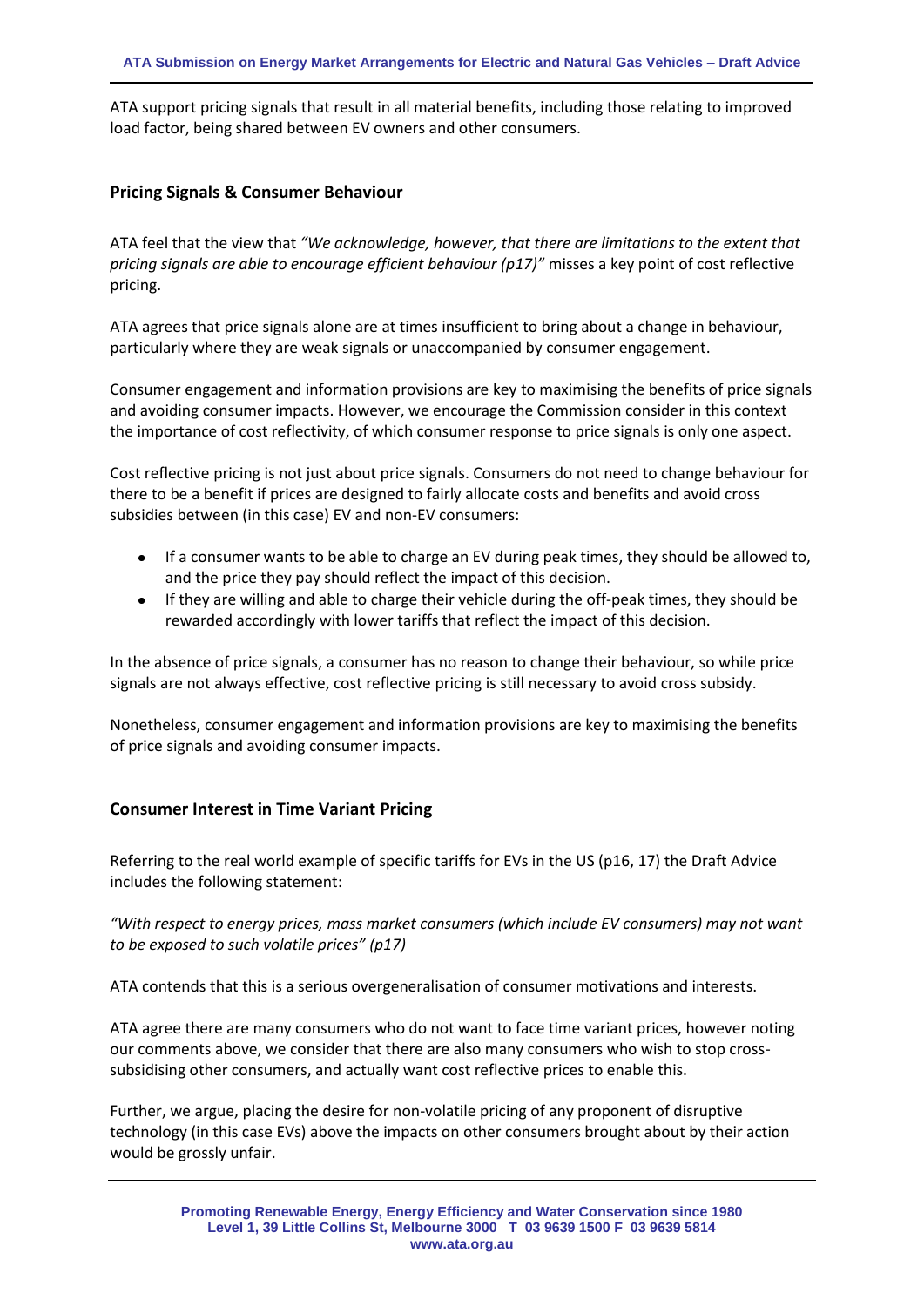By way of comparison, it is well known that air conditioners (ACs) and uncontrolled pool pumps in the NEM states typically require a cross subsidy typically greater than \$5,000 per unit from non AC owners, due to the impact of networks and market prices.

This also results, in our view, in a regressive cross subsidy, as non-AC owners are on average more likely to be on lower incomes than consumers purchasing new air conditioners.

As noted previously, unmanaged EV charging, as would happen in the absence of cost reflective price signals, would have similar impact on other consumers to that of installing new AC without suitably cost reflective prices. ATA argue this outcome would be still more regressive in the case of EVs given they are likely to be owned by those on higher incomes for the foreseeable future.

Finally, ATA notes that the prices in the example that the AEMC's statement refers to are not particularly volatile in the scheme of cost reflective pricing.

For reasons cited above, ATA feels that is in keeping with the NEO, and the long term interests of consumers, to have more cost reflective pricing for EVs than for other consumers.

We note also that many EV proponents with whom we discuss pricing are also strongly supportive of this view, once they realise it is the key to them accessing cheaper energy during off-peak periods and avoiding impacts on other consumers.

#### **Network Pricing Signals**

l

The Draft Advice expresses concern that *"With respect to network pricing signals, it may be difficult to define or measure the marginal cost of distribution services by time of use and by location at a sufficient level of granularity (p17)"*

Clearly it's never possible to measure temporal and location price impacts with 100% accuracy, but in ATA's view the existing tools for doing this are as perfect as they need to be to allow for equivalent pricing.

Firstly, wherever network upgrades are planned, a RIT-D or RIT-T is undertaken that places a value on network based solutions, and accordingly a value can be ascribed to deferring or avoiding network upgrades in the well defined region that is served by the constrained part of the network<sup>2</sup>.

Ostensibly, considering potential demand side solutions to the constraint is one chief purpose of the RIT, and ATA would be very concerned if the AEMC did not feel this could be adequately achieved.

Also, network losses are already considered on a location specific basis and are typically applied down to a postcode level.

Secondly, ATA do not understand why the Commission feels that the difficulties of time-based costs are significant, given that this would appear to require be no change to methods already used in determining time of use networks tariffs in Australia (and most recently in Victoria).

 $2$  Understandably, in areas of the network not slated for investment, the measurable locational benefit will typically be much less.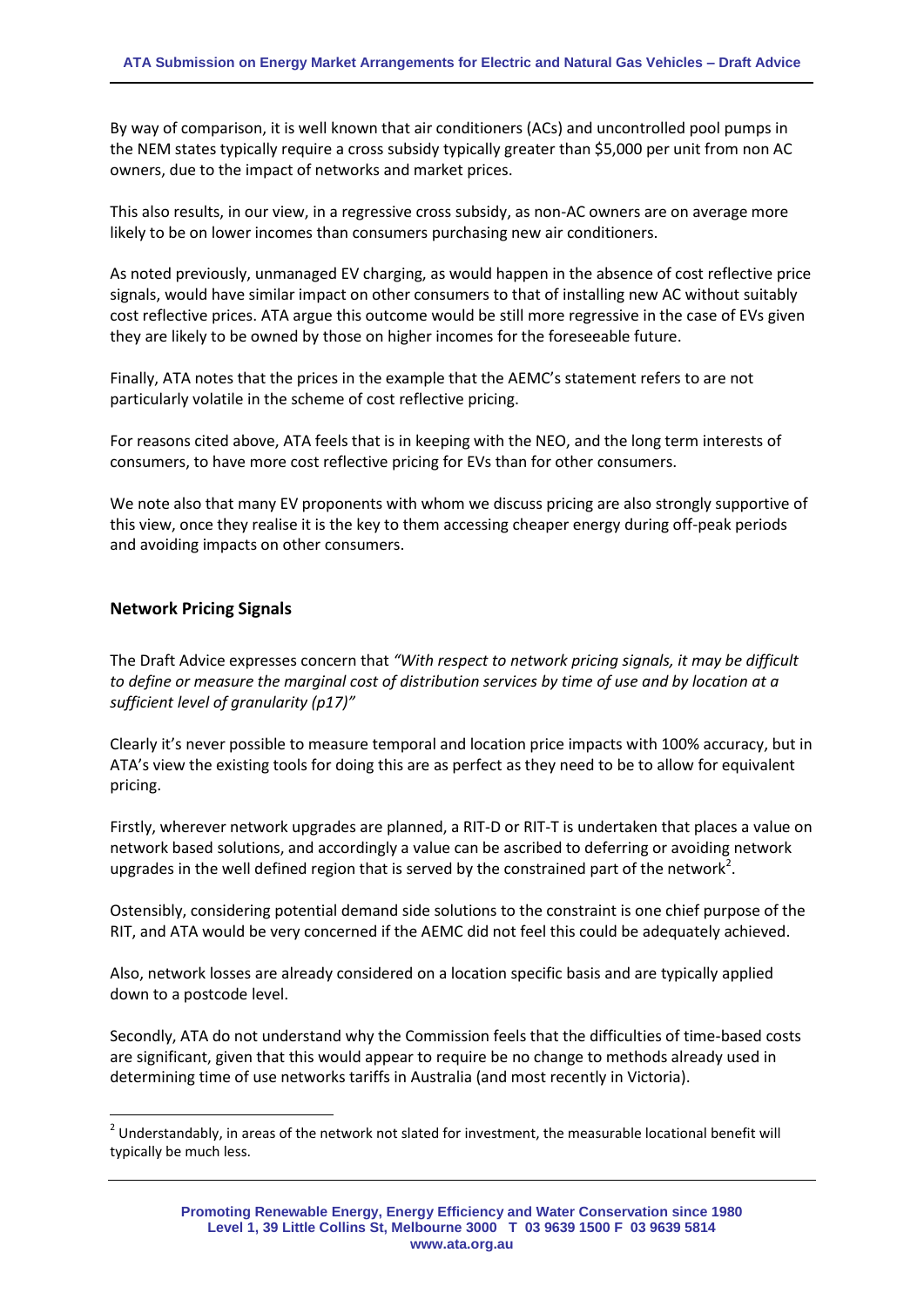### **Effective Pricing Signals**

The Draft Advice casts doubt on the potential for price signals to be effective:

*"We recognise that while pricing incentives are necessary to encourage efficient behaviour, it may not always be sufficient to achieve intended outcomes."*

Noting the previous points, if price signals are sensibly designed and in some way cost reflective, one of two outcomes will result in each case:

- Greater efficiency, where the proponent changes their behaviour, and is rewarded through  $\bullet$ lower prices, or
- Equitable cost allocation, where the proponent does not change their behaviour, and pays for the impact.

In summary: while behaviour change is often a desired outcome of price signals, it is not needed for price signals to be effective. Cost reflective pricing can improve equity and efficiency, thereby achieving the NEO, in the absence of behavioural response to price signals.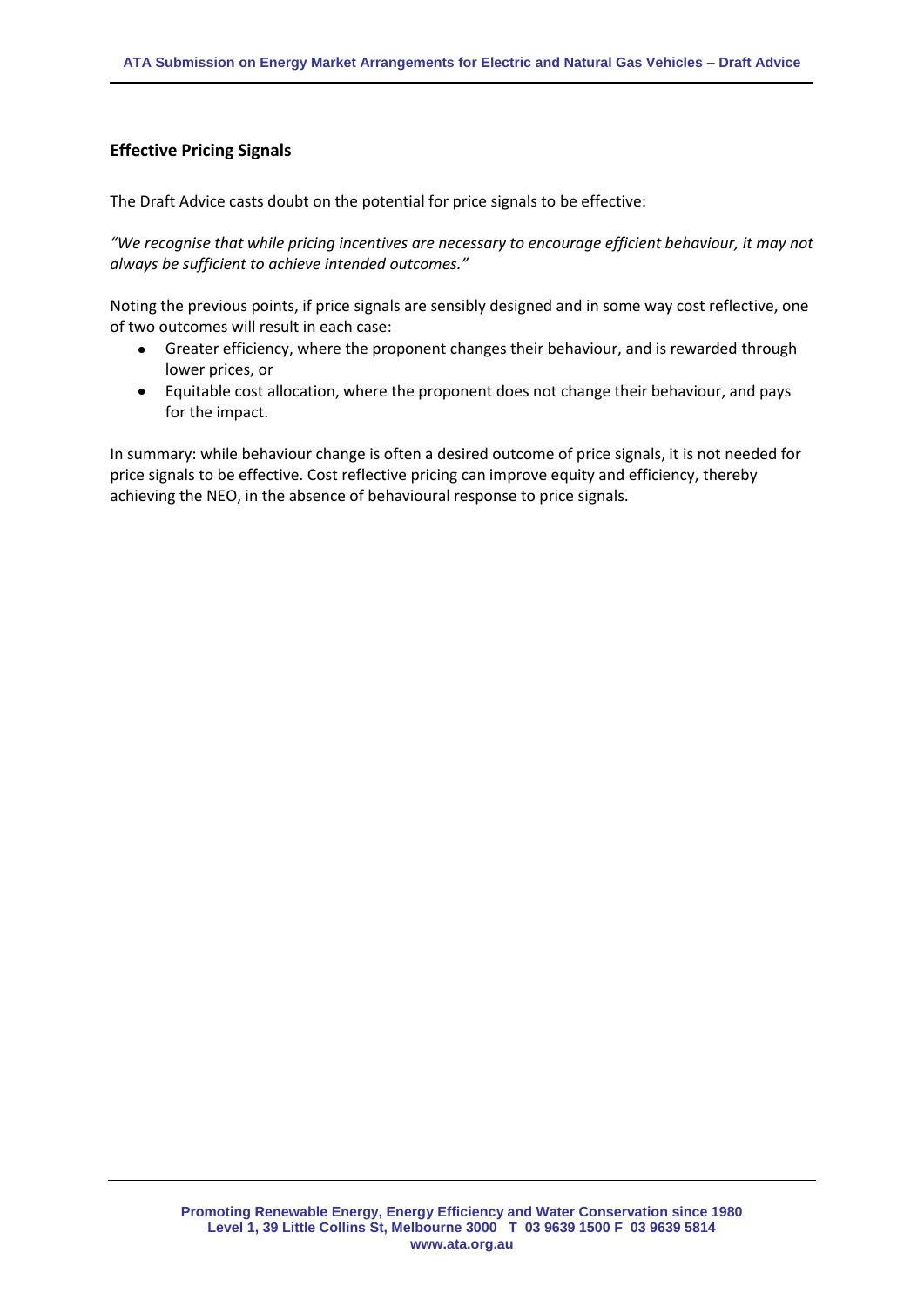# **Q2. Do you have any suggestions on how to improve the method for valuing non-firm benefits and improving the negotiation process among multiple parties so that the diverse benefits of controlled charging are captured?**

As part of the Power of Choice Review and related processes, the AEMC has identified a number of improvements necessary to remove barriers to effective DSP. These welcome changes will go some way to removing barriers to the realisation of non-firm benefits, and so assisting the market to naturally capture some of this value where currently it can't.

These improvements include:

- creating a level playing field between DSP service providers and existing market participants through the creation of the new DSP market participant that can participate in all markets of the NEM. This assists monetisation of these benefits, with new MPs able to take responsibility for the firmness of response;
- allowing third parties such as load aggregators (i.e. those businesses that commercially contract loads to respond to specific wholesale market prices and network conditions) to provide energy services directly to consumers. This participant could also take responsibility for the firmness of EV's, for example, for demand response across their portfolio of aggregated DR;
- Unbundling services at the connection point and so allowing more than one party to provide services to, or facilitate provision of services from, the market by a customer.

'Non 100% firm' benefits at the wholesale market, distribution, transmission and retail level gain firmness through diversity of response, which is also a natural product of the increased uptake of DSP.

ATA suggest that, if adopted, the above draft recommendations of the AEMC in the Power of Choice Review will be effective in assisting both allowing the value of non-firm benefits and improving the negotiation processes among parties, and we strongly encourage the AEMC to preserve these recommendations in their final recommendations for the Power of Choice Review for this reason.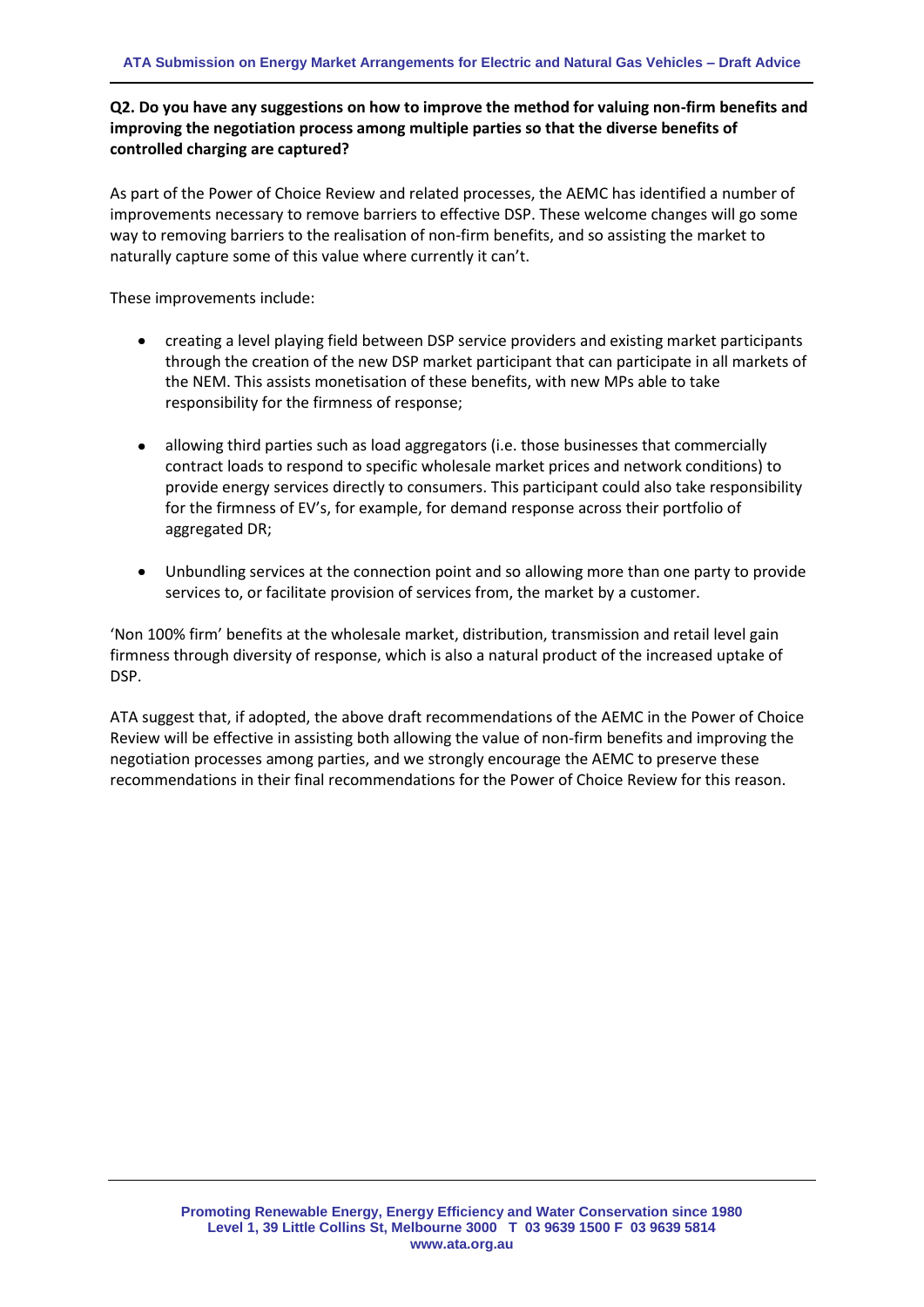# **Q3. Should clause 7.3.1(a)(7) of the NER be amended to reflect the current early status of V2G? Should interval meters be required to have bi-directional capability?**

ATA will respond in more detail to this question as part of our submission to the Power of Choice draft recommendations in the next week, but in brief:

- We feel that changes considered above (including those noted in our response to Q2 above) will benefit V2G uptake if and when that technology is offered.
- Specifically we feel that interval meters should have bidirectional capability. We note that:
	- $\circ$  the additional cost of a bidirectional meter compared to a unidirectional meter is minimal, to our knowledge under \$50;
	- o all Victorian AMI meters are bidirectional enabled;
	- $\circ$  importantly, as per the National Minimum Functional Specification for Smart Meter Infrastructure, twin element meters must be also capable of monitoring not only energy flows and power for each element, but also the totalised flows, representing the import and export across both elements.

#### **Q4.1. Should any loads above a threshold (eg. 15 amps) be identified to the DNSP?**

Yes, and this should be a blanket rule applying not only to EVs but also to air conditioners, pool pumps etc. ATA are of the view that:

- 15A and above (as distinct from above 15A) is an appropriate threshold for single phase loads for households;
- 10A and above (as distinct from above 10A) is an appropriate threshold three phase loads for households;
- Above 15A is an appropriate threshold for single phase loads for non-residential small customers;
- Above 10A is an appropriate threshold for single phase for non-residential small customers.

Included in the information provided to the DNSP should be whether or not the load is, for example, capable of load control in accordance with AS 4755.

To make this data of use, DNSPs should also required to:

- maintain this information; and
- make this information available in de-identified format to TNSPs and other parties.

ATA are of the view that networks should be required to consider the value of implementing programs to control some reported loads as aggregated demand response to defer network based capex to deal with constraints (for example through RIT-Ds and RIT-Ts).

Customer privacy issues will need to be considered, particularly where this data is to be released to third parties, but ATA see these obstacles as surmountable and ultimately that the potential benefits would outweigh the costs.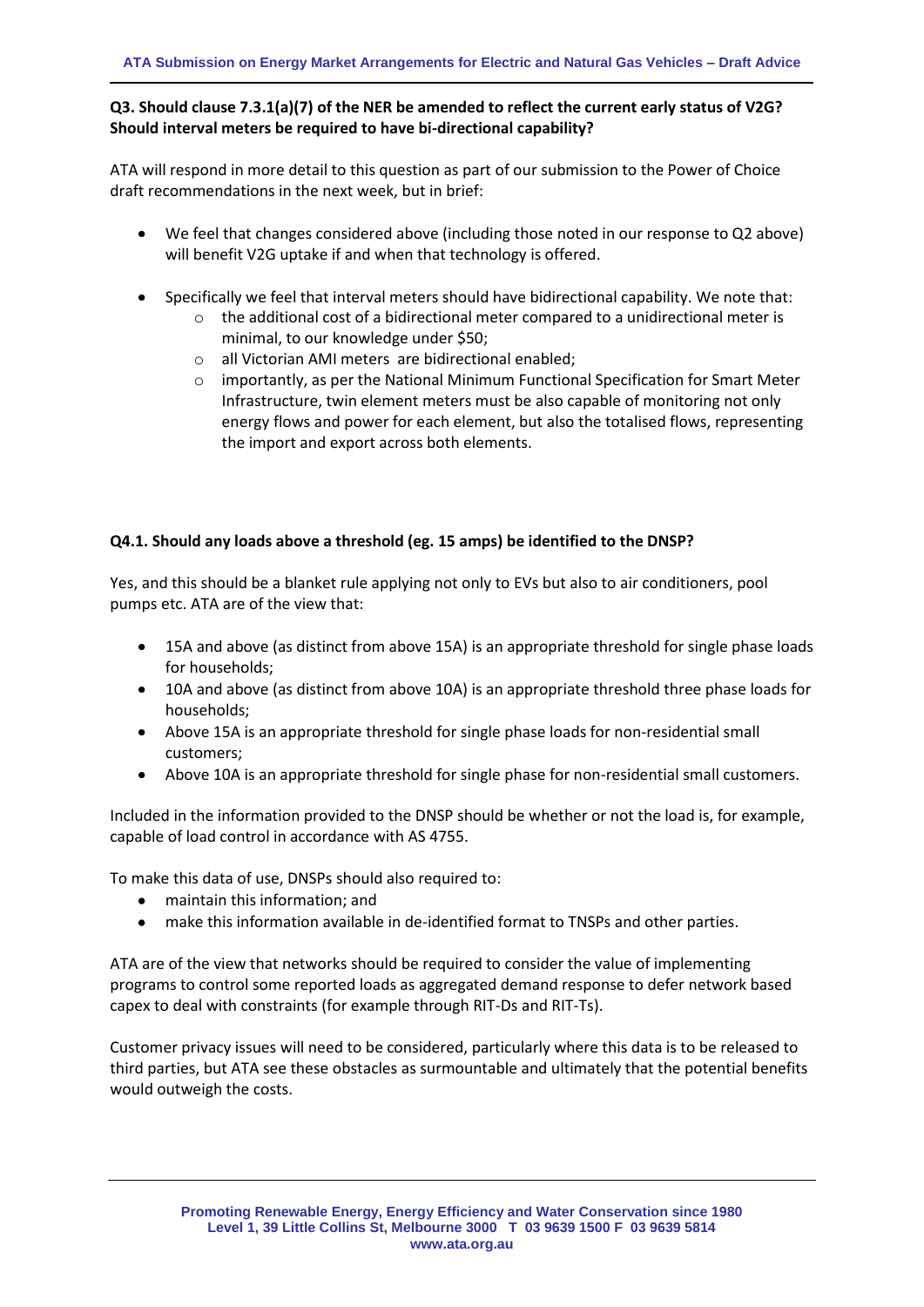# **Could the Wiring Rules (AS/NZS 3000:2007) provide the basis for determining the maximum demand at a premise and provide the means by which an electrical contractor can notify a DNSP of a new or altered installation affecting maximum demand at that premise?**

ATA have no strong views on this, but agree that modifying the wiring rules would seem to be an appropriate and nationally consistent way to implement this change with minimal extra burden on electrical contractors.

#### **Q4.2. If there are no requirements to identify particular appliances, should there be a total load threshold above which identification to a DNSP is required?**

ATA feel that that while it is preferable to identify large loads as noted above in the interest of opportunities for DSP and more efficient investment, an alternative would be to identify the maximum customer demand in kVA or kW of the customer premises in the same way that demand charges are currently determined for some customers.

ATA are of the view that, while potentially useful from a network management and cost allocation perspective, this second measure may not assist greatly in identifying opportunities for DR.

## **Q5. Do you agree that changing the definition of connection point and supply point in the NER should facilitate separate metering of loads (or generation)? Does the creation of this new definition produce any unintended consequences? Please provide reasons.**

ATA strongly support the AEMC's intention to remove the need for customers to establish a second connection point and make associated changes in terminology or definition.

We suggest however that a different term to 'Supply point' needs to be used, in line with the following:

- The intention as we see it is to establish a new point of metering, not a new point of supply.
- As the AEMC notes (p27, footnote), 'Point of supply' already has a different meaning in the NER. Having these two similar terms with differing means risks creating unnecessary confusion for consumers and industry alike.

For these reasons ATA recommends using a term such as 'Metering point' or 'Meter point', instead, provided these terms do not already have another meaning.

#### **Q6. Do you agree that our proposals address existing issues with parent/child metering arrangements?**

Yes, the proposals address any issues of which the ATA are currently aware.

#### **If so, how should these arrangements be specified in the NER? Please provide reasons.**

ATA have no strong views on this at this time but would be very happy to consider these issues further with the commission if further input is of value for the commission.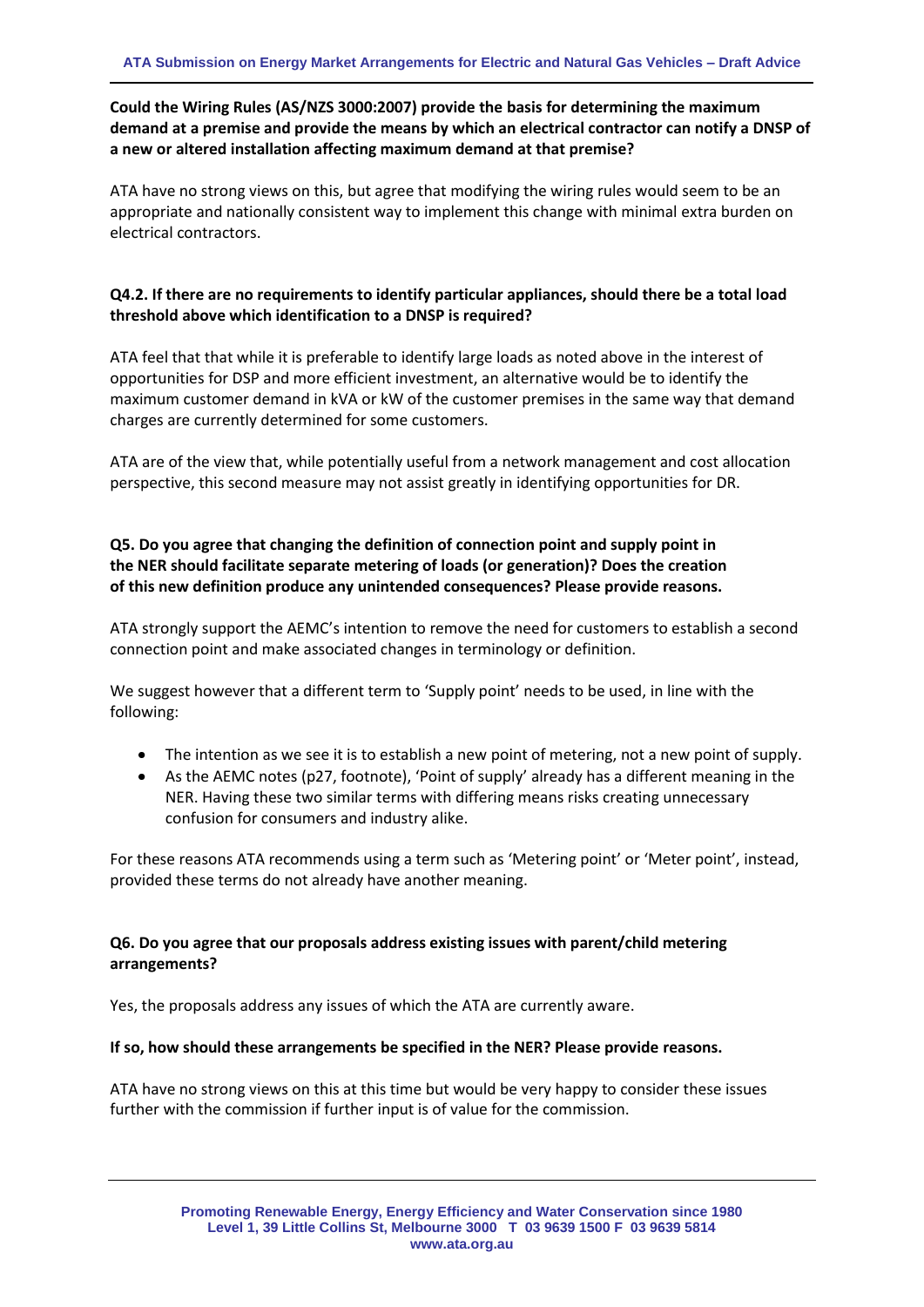# **Q7. Do you agree that having one Responsible Person for multi-element meters is the efficient solution?**

Yes, ATA support the AEMC's draft recommendations on this issue.

#### **Are there any other issues with multi-element meters that we should address?**

A metering installation may include non-metrology functions such as:

- A wireless Home Area Network (HAN) interface;
- Contactors or DREDs for Direct Load Control:
- Other non-metrology functions.

While having no specific concerns views on the issue, the ATA notes for the Commissions benefit that notes that arrangements in relation to these functions will need to have regard to where nonmetrology functions relate to services provided by parties other than the RP.

As noted previously, as per the National Minimum Functional Specification for Smart Meter Infrastructure, twin element meters must be capable of monitoring not only energy flows and power for each element, but also the totalised flows, representing the import and export across both elements.

#### **Q8. Do you agree that our recommendations address existing uncertainties with respect to metering in embedded networks? Please provide reasons.**

The ATA strongly supports the AEMC's draft recommendations with respect to embedded networks.

ATA agree with the reasoning of the AEMC that:

*"... clarifying the NEM metering arrangements for embedded networks would improve certainty for consumers and owners of embedded networks. Further, we consider that these arrangements should be flexible to increase competition for the provision of services to consumers, and hence lead to more efficient prices. We are also concerned that the arrangements provide robust arrangements that preserve the integrity of the metering data."*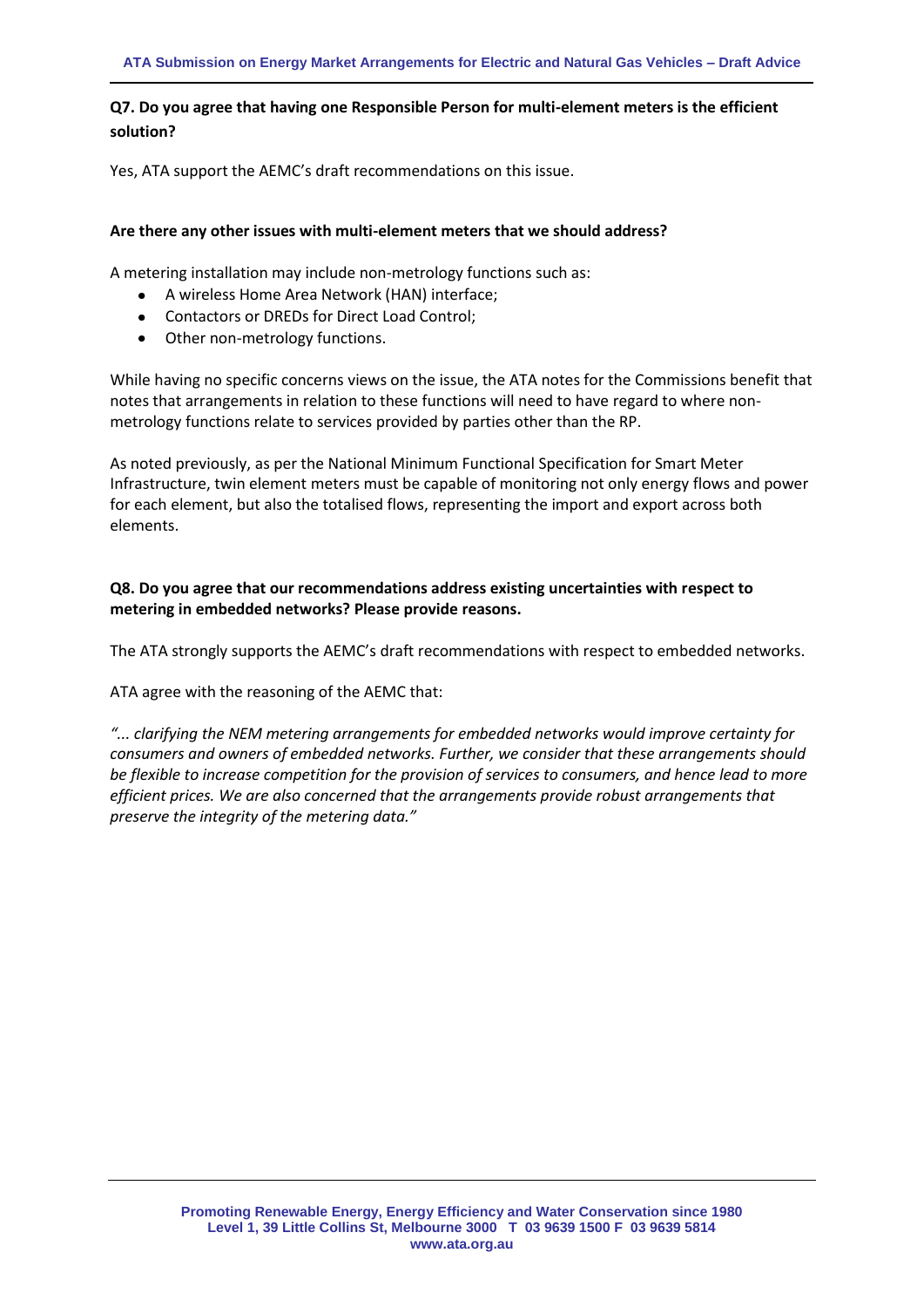#### **Q9.1. Do you agree that our recommendations will enable two or more FRMPs to operate effectively at a connection point? Please provide reasons**

ATA strongly support the AEMC's recommendations. These changes are key to:

- improving market efficiency by creating a level playing field between potential DSP service providers and existing market participants;
- allowing consumers to choose with whom they contract various energy services; and
- circumventing the barriers inherent to the vested interests of energy retailers which otherwise prevent the above goals being achieved.

We ask the AEMC to consider, as part of this Advice and/or as part of the Power of Choice Review, what measures may be required to prevent consumers from being disadvantaged by retailers refusing to offer some market offers to consumers with more than one FRMP.

ATA are of the view that all offers by retailers should be made available for all residential consumers, including those with more than one FRMP, except where the retailer is unable to offer that product for reasons beyond their control (for example, where customer metering arrangements preclude market settlement of that retail product).

In relation to the AEMC's recommendations regarding multiple FRMPs at the connection point, we seek to have the following points clarified or addressed by the Commission in their final advice.

Firstly, Where the draft advice says: "Where there is only one point of disconnection and a FRMP wants to disconnect the consumer, this FRMP can disconnect the total load at the connection point, including the load of other FRMPs (p38)", ATA request that the word 'wants' is replaced with the word 'needs'.

Secondly, and importantly, regarding the footnote *"In the case of a multi-element meter the consumer may wish to engage separate FRMPs for each meter element. (p39)"* ATA notes that:

- a customer may also seek to engage one FRMP for the combined export or import of both elements, and another for the consumption or generation of an individual element. Therefore, one element may effectively have more than one FRMP.
- The National Minimum Functional Specification for Smart Meter Infrastructure allows for this at a technical level as twin element meters must be capable of monitoring not only energy flows and power for each element, but also the totalised flows, representing the import and export across both elements.

Finally, regarding the apportioning of costs between FRMPs (p41), we ask the AEMC to clarify in their Final Advice that, where more than one FRMP exists at a connection point, embedded generators would not be required to pay any portion of DUoS charges that they would not normally be charged in any case if where there was only one FRMP.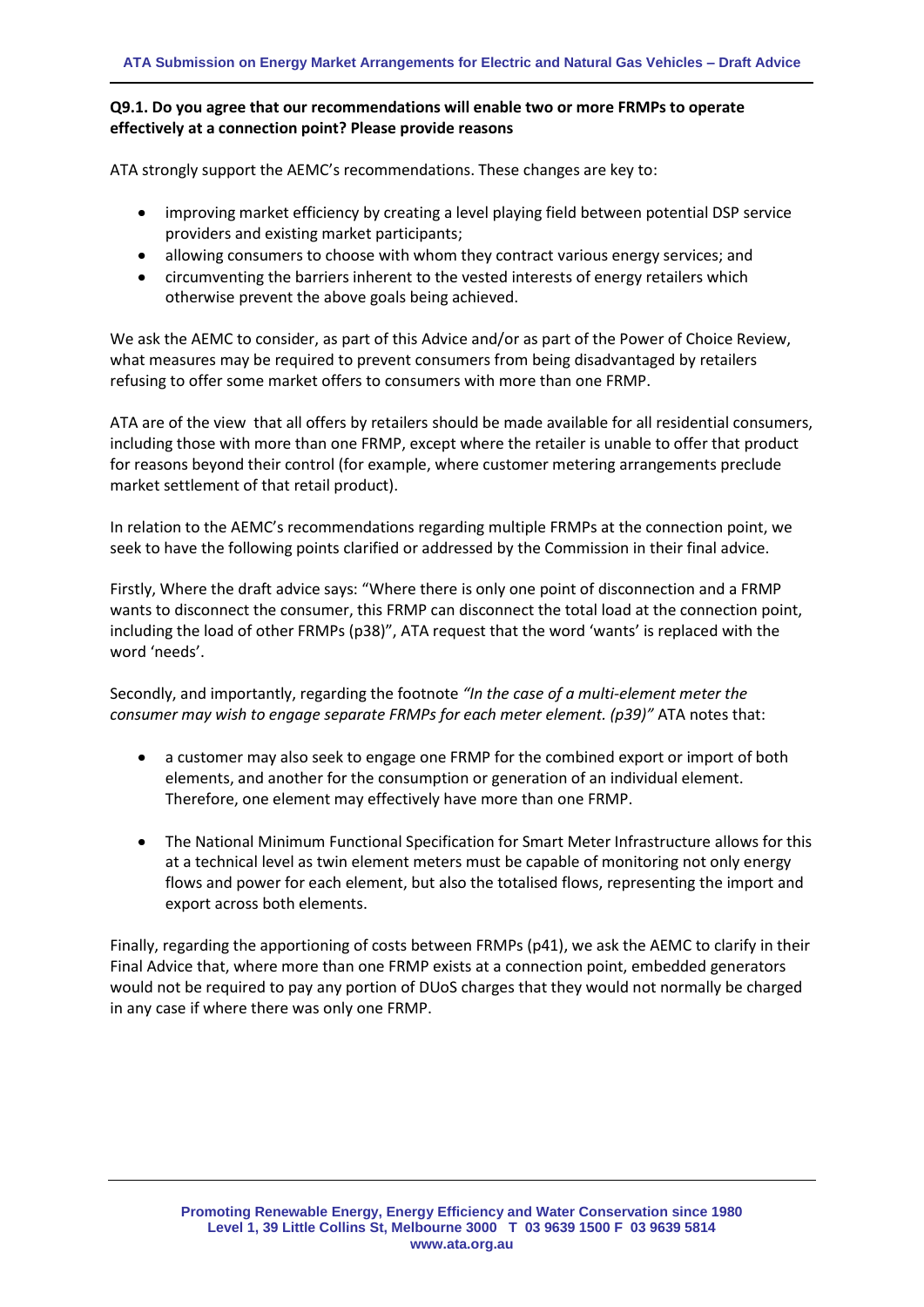### **Q9.2. In the event that one FRMP wishes to disconnect a consumer, do you agree that a FRMP should have the power to disconnect the consumer's total load, which includes the load from the other FRMP? Or do you think that each part of the load should be able to be disconnected independent of the other FRMP?**

Noting the below considerations, ATA agree that it is necessary for one FRMP to have the power to disconnect a customer's total load where there are two FRMPs and only one disconnection point. We note below that this may be an avoidable measure in some cases.

While ATA are generally concerned about wrongful disconnection and the unsafe disconnection of customers who are at risk of resultant harm, we do not foresee either case as a specific issue for consumers in relation to the AEMC's proposals for multiple FRMPs at the connection point. We suggest that if for some reason the issue emerges in future then solutions will be available.

ATA are of the view that the most likely reason for disconnection - other than for a move-out which would not appear to be an issue in this case, or for the temporary disconnection of supply associated with a new installation which would presumably be with a customer's full knowledge and explicit informed consent anyway – is for non-payment.

As we would expect a load aggregator or generator aggregator would pay the customer, rather than the other way around, ATA doubt that a load aggregator or generator will have a need to disconnect a customer supply in event of non-payment.

If a retailer needs to disconnect a customer for non-payment, a load aggregator's service becomes irrelevant as there is no load, presumably either:

- automatically entitling the customer any anticipated payment for load curtailment; or
- $\bullet$ automatically disqualifying them if, for example, a baseline for DR can not be established due to lack of consumption.

It follows that if a customer is contracted with:

- more than one retailer; or
- a retailer and a generator:

it may be in a customer's interests to arrange to have additional disconnection points for each FRMP.

One solution may be for the customer and FRMP to agree to installing a remotely operated contactor on the circuit provided for either or each FRMP, which in some cases will presumably be required by that FRMP for the DSP or DR anyway.

ATA are of the view that, in any case where the consumer's installation allows for full disconnection by either FRMP:

- The consumer must have provided explicit informed consent to each FRMP prior to the installation for the new meter or connection or commencement of the new service.
- The consumer must be given the option to have installed, at a reasonable cost agreed with the relevant FRMP/s, a separate disconnection point for each or either FRMP.
- $\bullet$ In event of disconnection, the FRMP initiating the disconnection must inform the customer's other FRMP.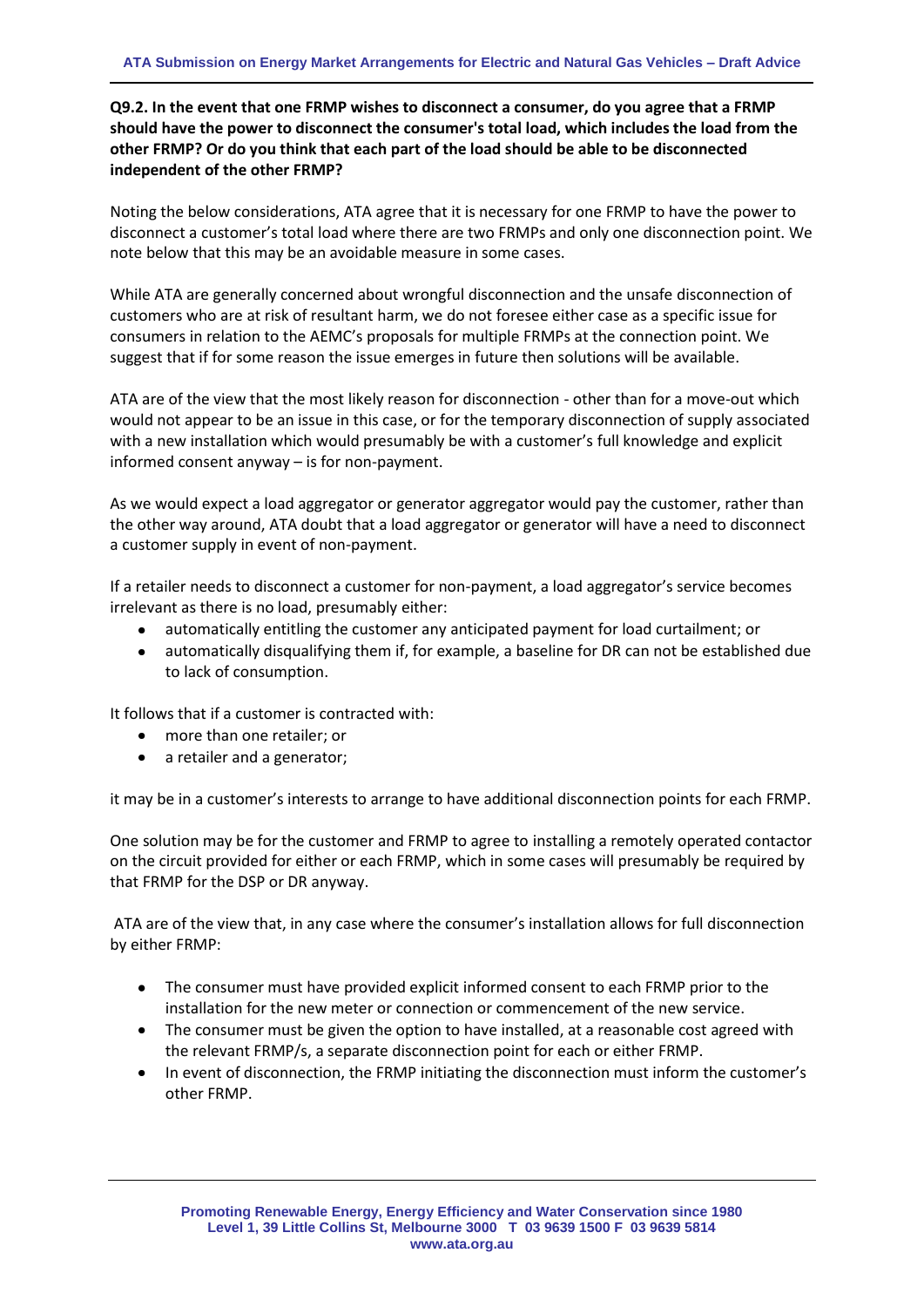#### **NEM arrangements to facilitate consumer choice**

The ATA are concerned that the draft advice states *"We recognise that in specifying energy market arrangements there is a potential tension between increasing certainty for market participants and increasing the cost of compliance and potentially muting innovation"*

ATA questions why '*increasing certainty for market participants'* is apparently presumed to be in an aspiration in the context of facilitating consumer choice. We ask that:

- If by 'increasing' the commission simply means 'providing' please amend this accordingly in the Final Advice.
- If the Commission's view is that increasing certainty for existing market participants above the current levels is somehow in the long term interests of consumers, we see a need for the reasons for this elaborated in the Final Advice.

It is ATA's view that, given that the current lack of opportunity for consumers to engage with DSP stems in part from a lack of effective competition between demand and supply side businesses, that improved outcomes for consumers can only be realised with improved competition, and a measure of success and effectiveness of this competition will be lower, not higher, certainty for the small number of market participants that now dominate the market.

#### **Treatment of EV charging as the sale of electricity**

ATA support the commission's views on the treatment of the sale of electricity for EV charging, noting that;

- $\bullet$ We understand that one model of EV ownership involves effectively selling 'distance travelled' to customers, so the consumer is charged by the service provider by the kilometre rather than by the kilowatt-hour. ATA support this model as it may be easier to engage with and lower risk for consumers. We see no issues created for this model by the AEMC's proposed approach for the treatment of EV charging.
- We ask that the AEMC also advise on the proposed treatment of energy exported to the grid under future V2G arrangements. In ATA's view, this should be treated similarly to other forms of demand side generation that is exported to the network.

### **Q10. Do you consider the AER should be required to specify how it will determine whether a bundled service provider is selling a good or service that constitutes a legal sale of electricity, for example, through a guideline?**

The ATA support this approach. Noting our comment above, we are of the view that these guidelines should consider also the treatment of energy sent out to the grid by V2G systems.